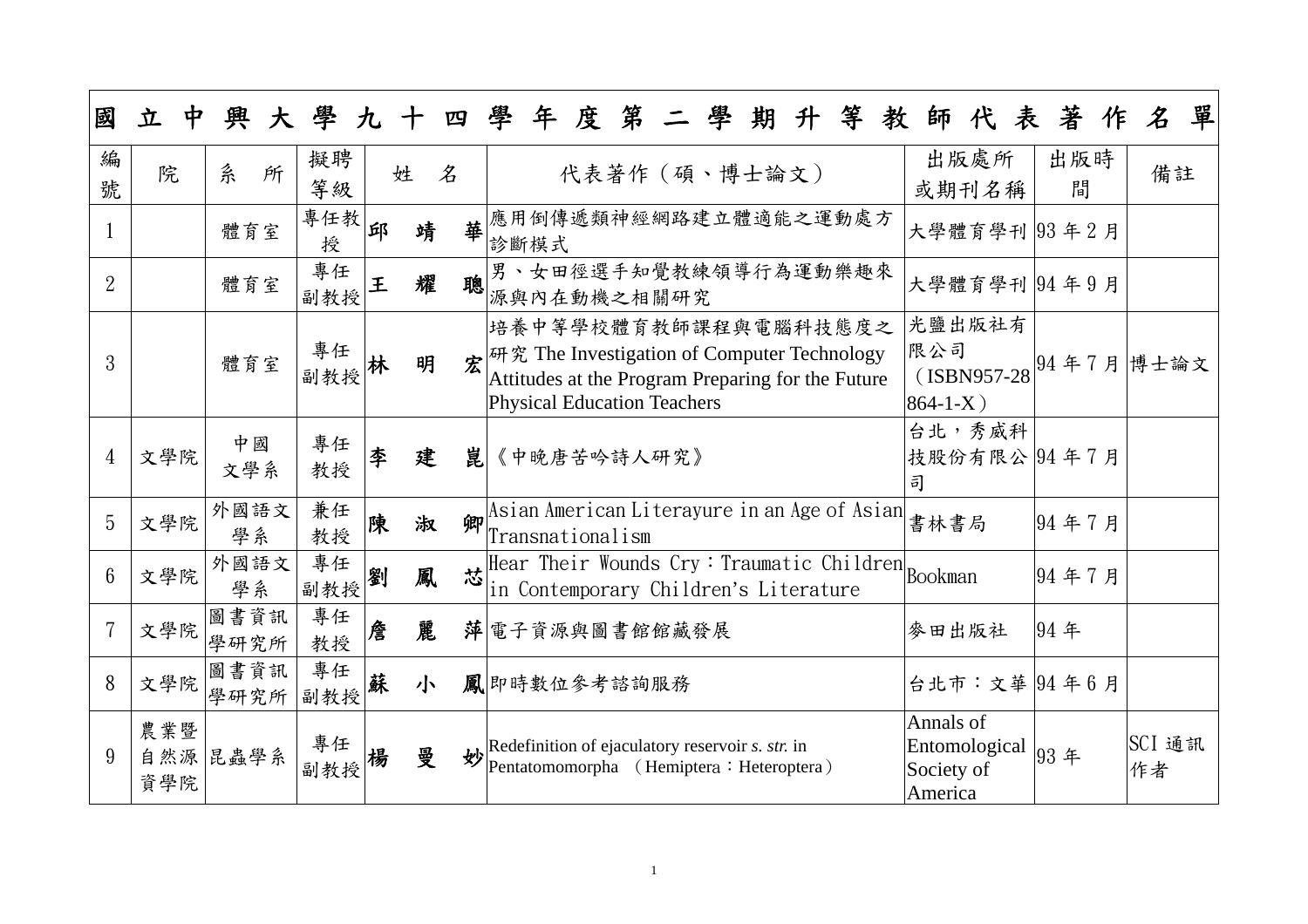| 10 | 理學院       | 化學系               | 專任<br>教授  | 杯 | 寬 |   | New Light on Electrochemical Artificial Muscles : A New<br>锯 Supramolecular Machine Based on One-Dimensional<br>Copper-Containing Organophosphonate System.                                                              | Angewandte<br>Chemie,<br>International<br>Edition.                 | 93年                   | <b>SCI</b> |
|----|-----------|-------------------|-----------|---|---|---|--------------------------------------------------------------------------------------------------------------------------------------------------------------------------------------------------------------------------|--------------------------------------------------------------------|-----------------------|------------|
| 11 | 工學院       | 機械系               | 專任<br>副教授 |   | 錫 |   | Superiorisal Head with Two Wavelengths in Single Path Using Journal of Holographic Optical Element                                                                                                                       | Japanese<br>Applied<br>Physics                                     | $ 94 \n44 \n5$ SCI,EI |            |
| 12 | 工學院       | 化學工程<br>學系        | 專任<br>副教授 | 蔡 | 毓 |   | Cast Thin Film Biosensor Design Based on a Nafion<br>楨 Backbone, a Multiwalled Carbon Nanotube Conduit, and <i>Langmuir</i><br>a Glucose Oxidase Function                                                                |                                                                    | 94年                   | <b>SCI</b> |
| 13 | 工學院       | 材料工程<br>學系        | 專任<br>教授  | 吳 | 宗 |   | $\mathbf{H}$ Preparation and characterization of<br>polyaniline/multi-walled carbon nanotube composites                                                                                                                  | Carbon                                                             | 94年                   | <b>SCI</b> |
| 14 | 工學院       | 材料工程<br>學系        | 專任<br>副教授 | 杯 | 克 |   | $\frac{1}{4}$ Structural and magnetic properties of ion-beam deposited<br>NiFe/Co-oxide bilayers. (Impact factor : 1.457)                                                                                                | Eur. Phys. J.B                                                     | 94年                   | <b>SCI</b> |
| 15 | 生命<br>科學院 | 生命科學<br>糸         | 專任<br>教授  | 李 | 宗 |   | The expression of gill Na, K-ATPase in milkfish, Chanos<br>翰 <i>chanos</i> , acclimated to seawater, brackish water and fresh<br>water                                                                                   | Comparative<br>Biochemistry and $92$ 年 7 月<br>Physiology Part<br>A |                       | <b>SCI</b> |
| 16 | 生命<br>科學院 | 生命科學<br>糸         | 專任<br>教授  | 林 | 幸 | 助 | Factors affecting macroalgal distribution in a eutrophic<br>lagoon in Taiwan                                                                                                                                             | Marine Biology                                                     | 93年                   | <b>SCI</b> |
| 17 | 生命<br>科學院 | 生命科學<br>糸         | 專任<br>副教授 | 洪 | 慧 |   | Functional Roles of ATP-Binding Residues in the<br>$\sharp$ Catalytic Site of Human Mitochondrial NAD (P)<br>-Dependent Malic Enzyme.                                                                                    | Biochemistry                                                       | 94年                   | <b>SCI</b> |
| 18 | 生命<br>科學院 | 生物化學<br>研究所       | 專任<br>副教授 | 詹 | 迺 |   | Structure of the topoisomerase IV C-terminal domain $: a$<br>$\pm$ broken beta-propeller implies a role as geometry facilitator in <i>J. Biol. Chem.</i><br>catalysis. (2004) <i>J.Biol.Chem.279</i> ,55587-55593. (SCI) |                                                                    | 93年                   |            |
| 19 | 獸醫<br>學院  | 獸醫<br>微生物學<br>研究所 | 專任<br>教授  | 黄 | 千 | 衿 | Characterization and expression of pseudorabies virus early<br>gene UL54                                                                                                                                                 | Journal Of<br>Virological<br><b>Methods</b><br>53/133=39.8%        | 94年6月                 | <b>SCI</b> |